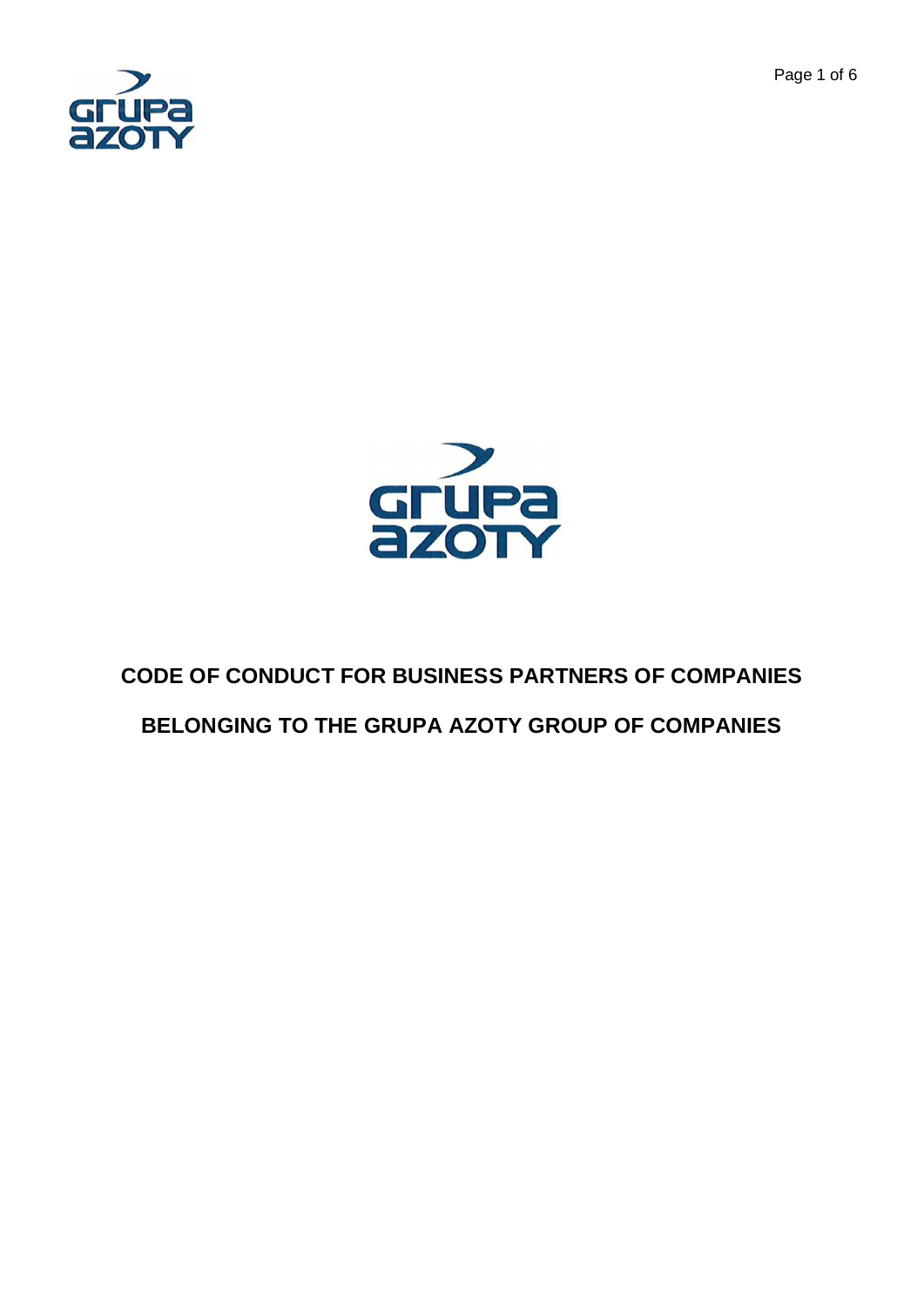

### **Table of contents**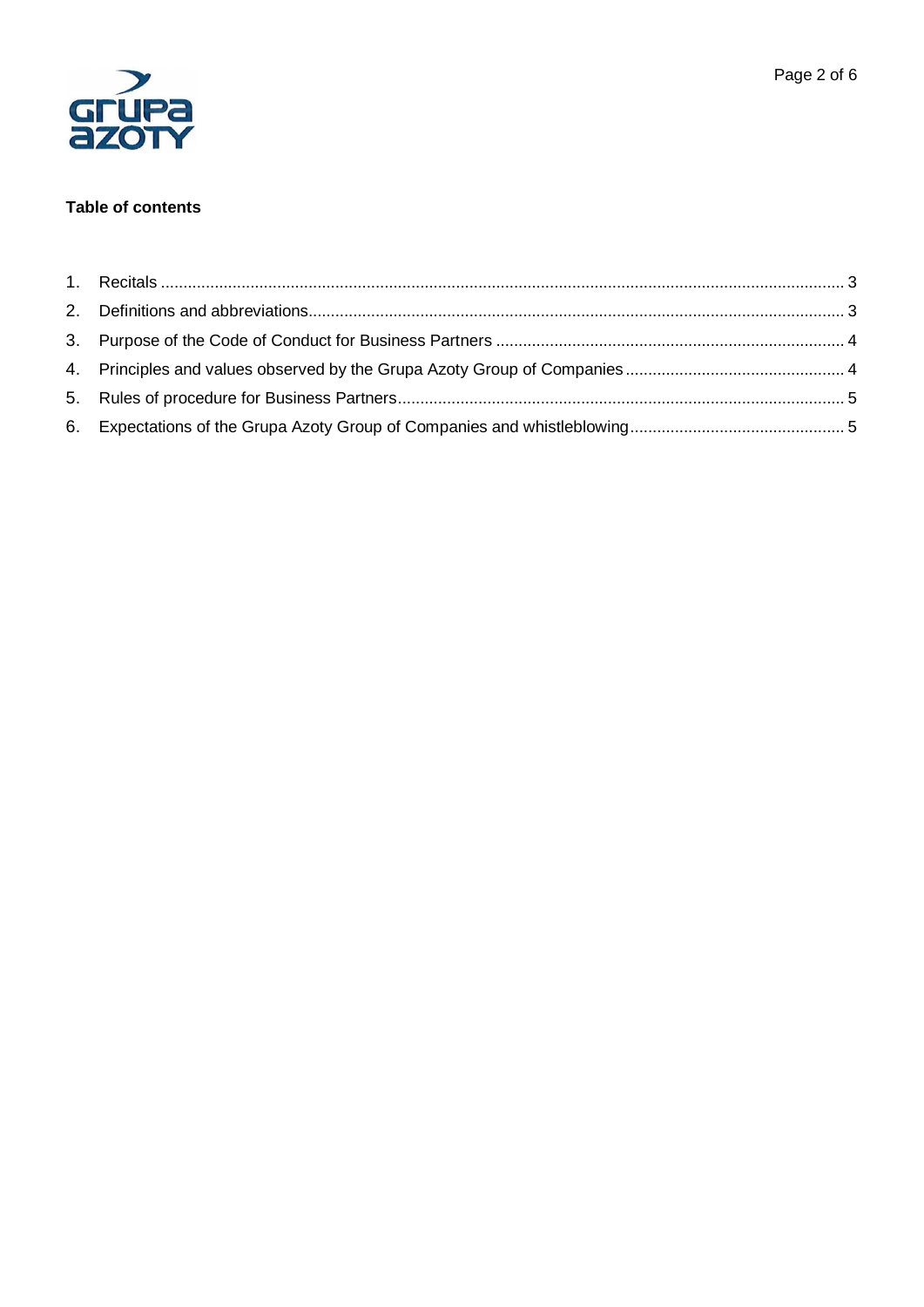



# **Code of Conduct for Business Partners of companies belonging to the Grupa Azoty Group of Companies**

## **Recitals**

Whereas the Grupa Azoty Group of Companies conducts business activity in a responsible, transparent manner and in accordance with the highest legal and ethical standards and the companies belonging to the Grupa Azoty Group of Companies expect all of their Business Partners to adopt similar attitudes and standards as part of their cooperation, this Code of Conduct for Business Partners belonging to Grupa Azoty is hereby established.

#### **Article 1**

## **Definitions and abbreviations**

**Grupa Azoty S.A.** – the parent company of Grupa Azoty with its registered office in Tarnów.

**Grupa Azoty Group of Companies** – a group of companies, one economic entity without own legal personality, comprised by Grupa Azoty S.A. and legally autonomous companies connected by means of capital or organisational subordination to Grupa Azoty S.A. and companies controlled by Grupa Azoty S.A. within the meaning of competition law.

**Management** – Members of the Management Boards and Supervisory Boards of companies belonging to the Grupa Azoty Group of Companies.

**Code of Ethics** – the Grupa Azoty Group of Companies Code of Ethical Conduct.

**Code of Conduct for Business Partners** – this Code of Conduct for Business Partners of companies belonging to the Grupa Azoty Group of Companies.

**Corruption** – promising, offering, giving, demanding or accepting Financial Gains or Personal Gains, directly or indirectly, for oneself or another person, as well as accepting offers or promises in return for acting or omitting to act in connection with performance of professional duties (connected with performance of public functions or business activity).

**Financial Gain** – items or acts which lead to obtainment of any undue or unjustified benefits of financial nature (whose value can be expressed in cash) for oneself or another person, for instance in the form of gifts, meals, invitations to sport or cultural events, donation, debt cancellation or award of a contract.

**Personal Gain** – undue or unjustified benefit of non-financial nature which improve the situation of a given person or other persons related thereto, for instance in the form of a promise to employ a given person or promote a close relation, international scholarship, award of an order or sexual relations.

**Compliance Manager** – a person within Grupa Azoty S.A., designated by the Chair, who is responsible for conducting or coordinating internal investigation connected with the reported irregularities or abuse.

**Business Partner** – every business partner (i.e. supplier, service provider or recipient of products or services of companies belonging to the Grupa Azoty Group of Companies), representative (i.e. entity or person representing the Grupa Azoty Group of Companies or a company belonging thereto in contacts with business partners or state authorities, e.g. consultant, law firm), intermediary (i.e. entity or person supporting the Grupa Azoty Group of Companies or a company belonging thereto in attracting business partners or selling products or services on behalf of the Grupa Azoty Group of Companies or a company belonging thereto) or another entity with which companies belonging to the Grupa Azoty Group of Companies have any business relation.

<span id="page-2-1"></span><span id="page-2-0"></span>**Gift Policy** – the Grupa Azoty Group of Companies Policy on Giving and Accepting Gifts.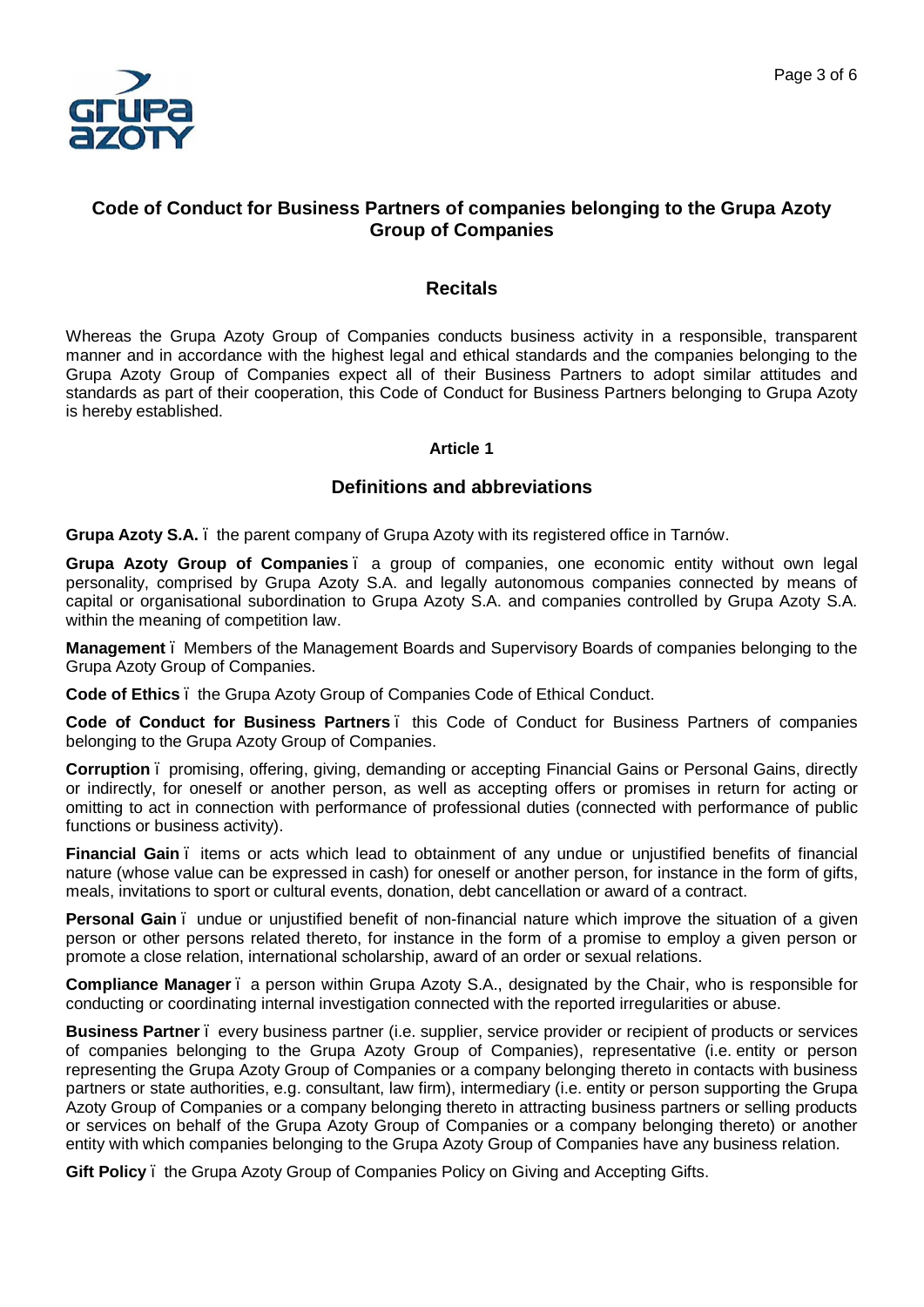

**Whistleblowing Policy** – the Grupa Azoty Group of Companies Whistleblowing Policy.

**Employee** – the Management and every person employed by a company belonging to the Grupa Azoty Group of Companies on the basis of an employment contract or cooperating with a company belonging to the Grupa Azoty Group of Companies on the basis of a civil law contract.

**Chair** – the Chair of the Management Board of Grupa Azoty S.A.

**Sanctions** . economic, commercial or financial sanctions or provisions of the law, regulations or restrictive measures adopted, imposed or enforced by the Sanctioning Authorities.

**Sanctioning Authorities** – the Government of Norway, the Government of the United States, the United Nations, the European Union, the United Kingdom, Poland and the Government of Poland, France and the French Government, the Grand Duchy of Luxembourg and the Government of Luxembourg and the relevant governmental institutions and agencies of any of the above-mentioned entities.

#### **Article 2**

## **Purpose of the Code of Conduct for Business Partners**

- 1. The purpose of this Code of Conduct for Business Partners is to present the standards and principles which companies belonging to the Grupa Azoty Group of Companies expect their Business Partners to observe when conducting business activity. These are the basic requirements for Business Partners, in particular in the scope of respect for human rights, principles and provisions of labour law, environmental protection, competition and consumer protection, as well as the principles of business integrity and transparency.
- 2. In order to achieve this purpose, the Management of each company belonging to the Grupa Azoty Group of Companies hereby presents its Business Partners with this Code of Conduct for Business Partners. The rules presented therein should constitute the cornerstone of cooperation between the Business Partners and each company belonging to the Grupa Azoty Group of Companies, with their cooperation being based on partnership, mutual respect and trust.

#### <span id="page-3-0"></span>**Article 3**

### **Principles and values observed by the Grupa Azoty Group of Companies**

- 1. The cornerstone of all activities as well as an element of the strategy of the Grupa Azoty Group of Companies is responsible business operation – in line with the principles of sustainable development and social responsibility. The Grupa Azoty Group of Companies minimises its impact on the environment, improves its management systems, has an open information policy and communicates with the local community, as well as ensures the safety of its Employees.
- 2. All companies belonging to the Grupa Azoty Group of Companies operate in accordance with applicable provisions of law and internal regulations while respecting trading rules and practices.
- 3. Companies belonging to the Grupa Azoty Group of Companies effectively counteract employment discrimination, eliminate cases of violation of human rights, money laundering and financing of terrorist activity, counteract Corruption and protect the natural environment.
- 4. The Grupa Azoty Group of Companies operates in line with the values which are described in detail in the Code of Ethics: Cost Efficiency, Professionalism, Cooperation, Respect and Transparency.
- <span id="page-3-1"></span>5. Observance of the above values as well as other values specified in the Code of Ethics is required from all Employees of companies belonging to the Grupa Azoty Group of Companies, including the Management, as well as Business Partners, shareholders and other stakeholders.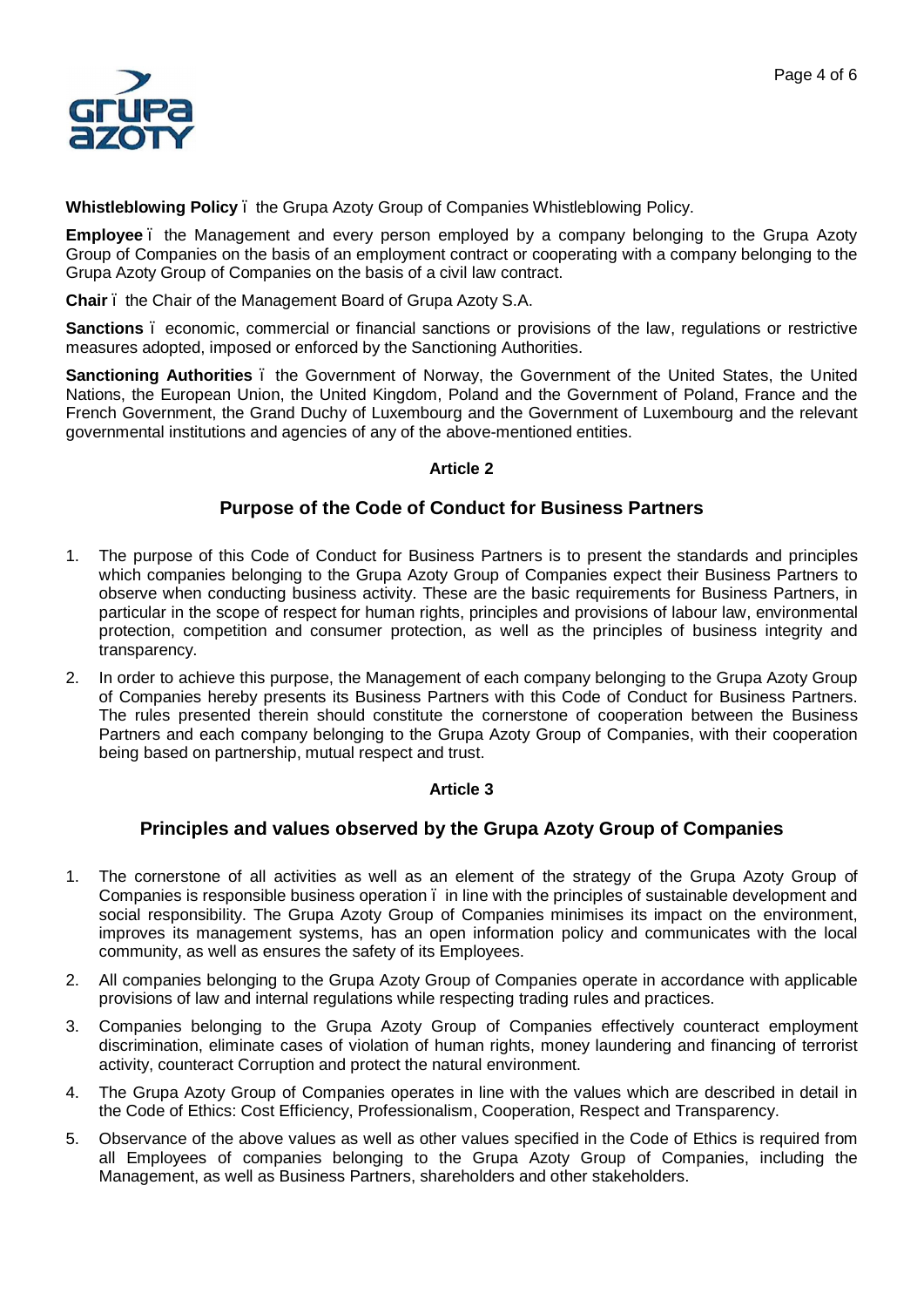

#### **Article 4**

# **Rules of procedure for Business Partners**

Having regard to the indicated principles and values, Business Partners shall be obliged:

- 1. to comply with any and all applicable provisions of law throughout the supply chain as part of their activities,
- 2. to respect human rights and prevent violation thereof throughout the supply chain as part of their activities,
- 3. not to engage in Corruption (regardless of form or type) in line with the principle of % aro tolerance for Corruption+,
- 4. not to present political parties or representatives thereof as well as candidates for public offices with any material and non-material benefits,
- 5. to respect the rules and principles indicated in the section on giving gifts to Employees of companies belonging to the Grupa Azoty Group of Companies which can be found on the website of these companies,
- 6. to pursue sponsoring activities in a transparent manner, without the aim of obtaining Financial Gains or Personal Gains,
- 7. to abide by the principles of fair competition (including provisions of competition law),
- 8. to counteract money laundering and terrorist financing,
- 9. to avoid any conflict of interest (including potential conflict of interest),
- 10. to treat people fairly, with respect and dignity.
- 11. to respect the basic employee rights, in particular by caring for the employeesghealth and safety, as well as the right to form and join associations and organisations,
- 12. not to discriminate against employees,
- 13. not to employ children or use child labour,
- 14. not to use bonded or coerced labour,
- 15. to protect the natural environment, among other things by minimising the negative impact of their business activity on the natural environment, which shall consist first and foremost in:
	- a. using a rational environmental management system,<br>b. holding up-to-date permits as required by law and an
	- b. holding up-to-date permits as required by law and an operating permit,
	- c. complying with any and all registration obligations,
	- d. minimising emission of pollutants into the air, water and soil,
	- e. reducing environmental risks through effective preventive and intervention measures,
	- f. using natural resources sparingly, with respect for the right of other entities to use the same resources,
- 16. to avoid using raw materials, products and materials originating in conflict zones,
- 17. to comply with all Sanctions imposed by the Sanctioning Authorities,
- 18. to promote the rules of procedure specified in the Code of Conduct for Business Partners among their own business partners.

#### <span id="page-4-0"></span>**Article 5**

# **Expectations of the Grupa Azoty Group of Companies and whistleblowing**

- 1. Companies belonging to the Grupa Azoty Group of Companies expect their Business Partners to be committed to observing the indicated rules of procedure and ethical standards at least to the extent specified in the Code of Conduct for Business Partners or an equivalent extent.
- <span id="page-4-1"></span>2. In undertaking cooperation with companies from the Grupa Azoty Group of Companies, the Business Partner accepts relevant anti-corruption provisions in agreements concluded with companies from the